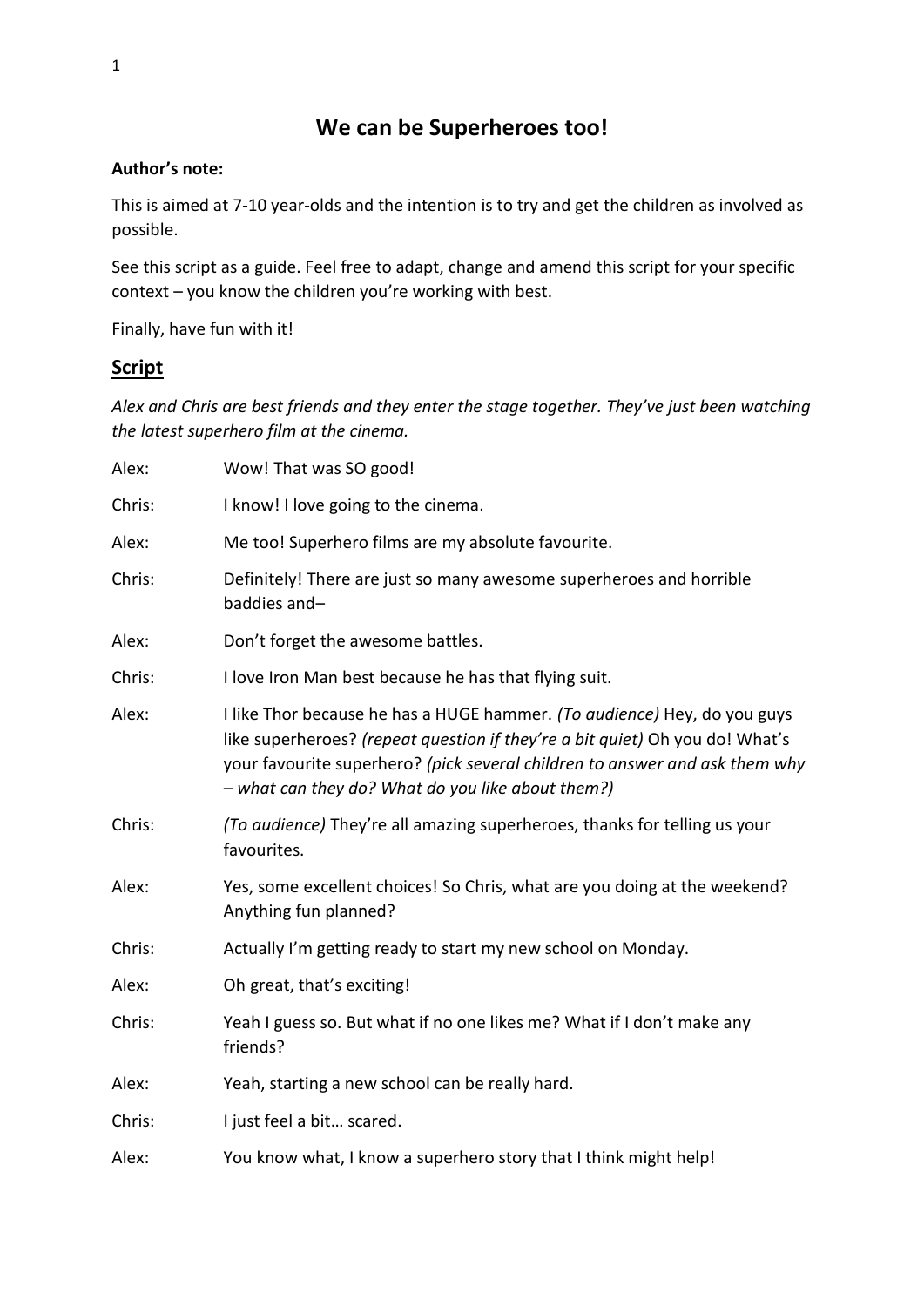#### **Superhero Story**

*For the Superhero Story you will need the following:* 

*Captain Hurricane – one volunteer*

*Doctor Despair – one volunteer*

### *Civilians – three volunteers (or more if others put their hands up)*

*The idea is that when the name of the character is in bold you get the volunteer to do say their phrase but otherwise you don't.*

Alex: *(To audience)* Right, we need your help. Do you think you can help us? Great! Okay, I need a volunteer to be our superhero, Captain Hurricane. *(volunteer is selected and comes to front. Get audience give round of applause as each person comes forward)* Brilliant, now I need someone who is really good at doing an evil laugh and wants to be our villain *(volunteer is selected and comes to front)*. Finally, I need a few people to come and be our civilians *(several volunteers are selected and come to front).* 

*Get Doctor Despair to stand on one side of the stage, Civilians on the other and Captain Hurricane in the middle. Chris joins in with the Civilians and generally helps with the phrases/actions.*

Alex: Before we start we just need a practise. **Doctor Despair,** whenever I say your name I need you to do your most dastardly evil villain-laugh, like this *(demonstrate: Mwahahahaa)* Do you think you think you can do that? Great!

> **Captain Hurricane,** when I say your name I need you to say, 'I'm a superhero! You're going down, Doctor Despair!' Can you do that? Excellent!

> Civilians, you are all afraid of Doctor Despair, so when I say **The Civilians were scared,** you are going to say 'Oh no, we're a bit scared!'. Can you do that for me? Very good!

*You could also add an action for each character e.g. spinning around for Captain Hurricane, rubbing hands gleefully for Doctor Despair, hands on sides of face for Civilians.* 

*Alex now tells the story, emphasising character names in bold and reminding them to say their phrase/action. Judge the crowd but you can also get the audience to cheer or boo for the hero or villain.*

> One day, there were some lovely people just going about their daily business. When suddenly, who should appear but the dastardly villain, **Doctor Despair!**  And the **Civilians were scared.**